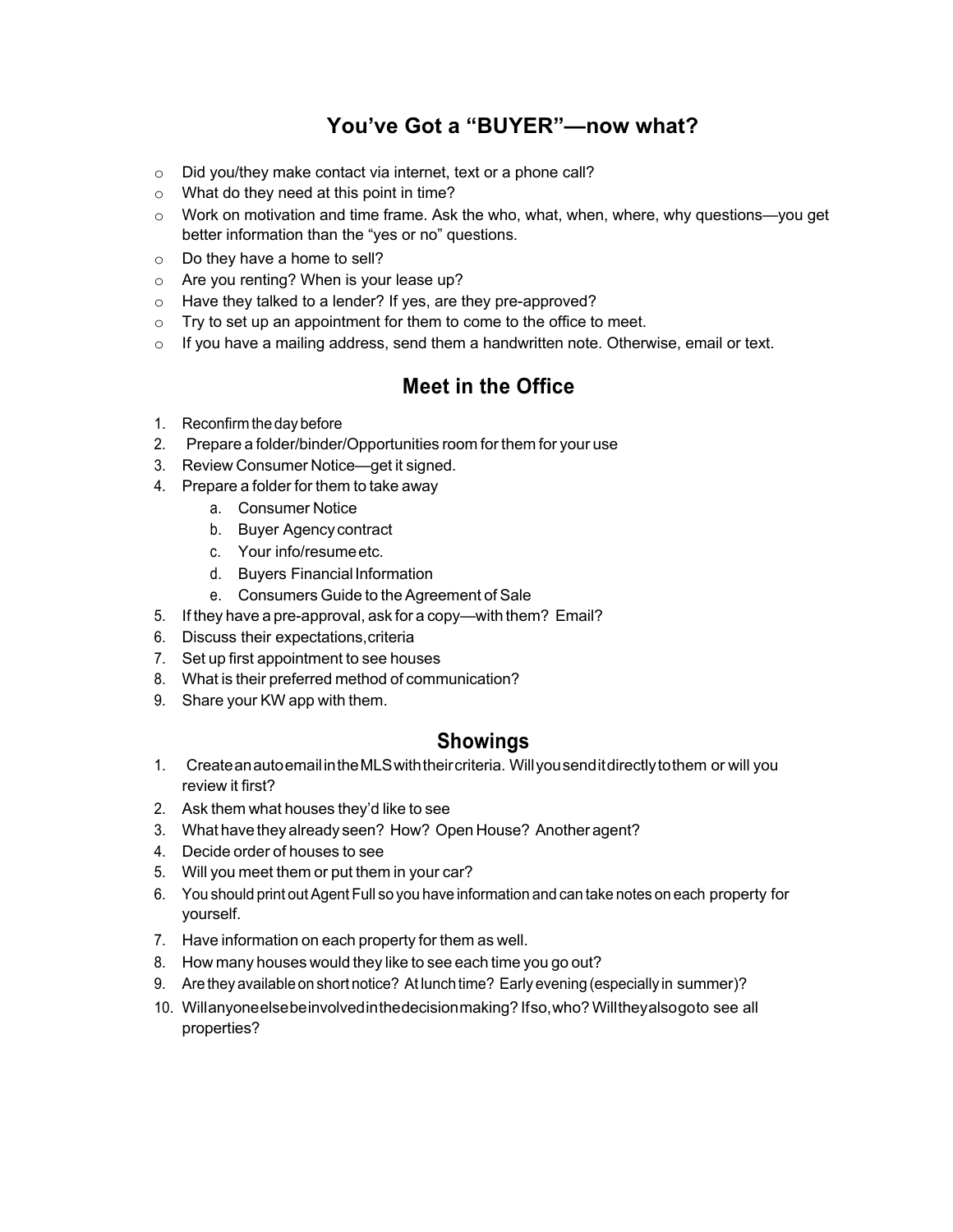# **We Found It! Let's Make an Offer!**

- 1. Let yourcoachknow. Sendhim/heracopyofAgreementtoreviewordiscussit.
- 2. You need to make sure the house is still available. Call the listing agent.
- 3. Lookat documents uploaded toMLSfortheproperty if youhaven't already.
	- a. Sellers Disclosure
	- b. Lead Paint
	- c. Previous inspections?
	- d. Other
	- e. Is there a Home Warranty offered in remarks in MLS?
- 4. Ask the agent if there are any offers at the moment or expected. Remember, the Code of Ethics says thelisting agent answers as directed by the seller. If sellers ays they can answer, then there are other questions to ask:
	- a. Ifyes,thanksforlettingmeknow.Isthatoffer/anyoftheoffersfromoneof your buyers? From someone in your office/company?
	- b. IftheanswertoeitherquestioninAisyes,thenyouneedtoaskwhowillbe presentingthe offers?IsthereaDualAgencypolicyintheiroffice?Youdon't wantthelistingagent presentingoffersiftheyhavetheirownbuyer. Maybe the managerwill?

Pleaserememberthatyouneedtheanswerstoquestionsbutifyouaskinafriendly manner you should get friendly answers. If there isadual/variablecommission indicatedintheMLSthenyouneedtoaskwhat itis. Thelistingagentmustanswerso thatyourbuyercanformulatetheirofferso thatthe"bottomline"isequal. Dual/variablemeansthatiftheysell it"inhouse"the commission is less totheseller which is a definite financial advantage.

- 5. Is the seller in town? Readilyavailable?
- 6. What are they looking for in a settlement date?
- 7. Iftherearemultipleoffersask,"Howhasthesellerdecidedtohandlemultiple offers?" Price Escalation Addendum? Just negotiate it out?
- 8. WriteyourofferonlineinCommand. Ifbuyersdon'tuseemailyou'llneedpaper copies.
- 9. Provide the following to listing agent ASK AGENT TO CONFIRM RECEIPT!
	- a. Signed Agreement ofSale
	- b. Copy of DepositCheck
	- c. Signed SellersDisclosure
	- d. BFI
	- e. Pre-approval letter
	- f. Other (price escalation addendum, lead paint?)
- 10. BuyersneedanestimateofClosingCostsbeforesigningtheAgreement.Youcanuse Bright MLS to do that. Get them to sign a copy. Upload that to Opportunities/Command.
- 11. YouwillneedaDepositMoneyNoticeforpropertieslistedbyanotherbroker.For your file only, not needed by listing agent.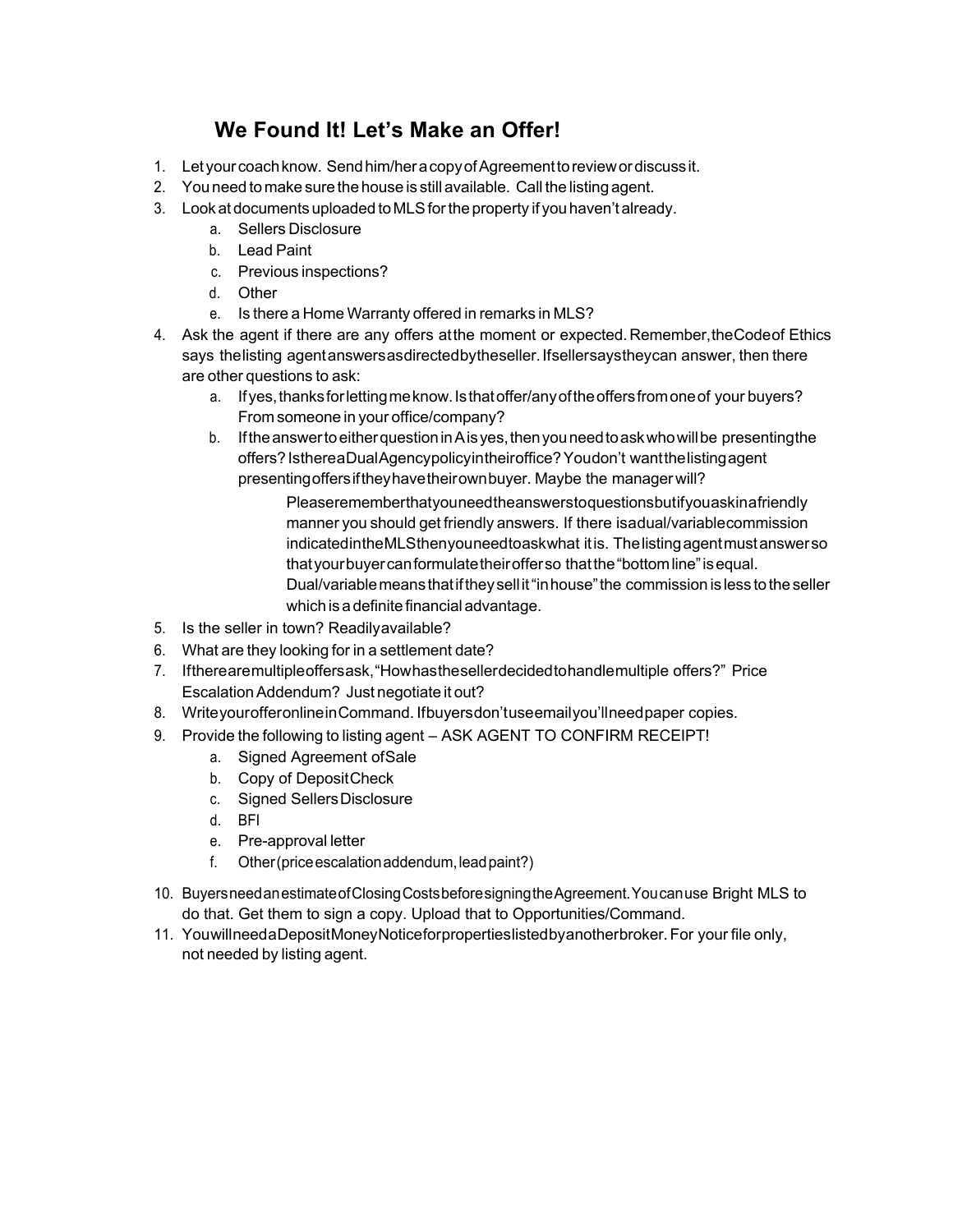# **Negotiations**

- 1. Seller has theseoptions:
	- a. Accept
	- b. Counter
	- c. Reject
	- d. Sell to anotherbuyer
- 2. Be open tonegotiations.
- 3. Both sides will have things they "will" and "won't do"
- 4. Communicate as quickly as possible with your buyer and the listing agent.
- 5. Please and thank you go a long way.
- 6. Be calm. Take your time. Silence is ok.
- 7. OnceeveryonehasagreedyoumakechangestotheAgreement,haveit initialedand dated by the buyer/s and sent to listing agent for sellers' signatures.

# Your Buyer is UNDER CONTRACT – important items!

- 1. InOpportunitiesinCommand,createtheopportunityifyouhaven't.Ifyouhaveanopportunity anda transaction room created in DocuSign, then go to the Offerstab and create the offer in Opportunities. Thenyoucansubmityourcommissioninformationonthecommissionstab (which should automatically be filled out – *this is theGreensheet Replacement*)
- 2. Also send copies of the AOS to:
	- a. Lender
	- b. Title Company.
		- i. . The AOS says the buyer has 7 days to order title. You can change that time frame butkeepinmindthetimeyouhaveforsettlement.Fastsettlementswill be the ones where title order shouldn't wait.
		- ii. Youactually let titleknowthat your buyerisunder contract—see below-3.
- 3. Title Company needs the ABA form which lists cost of title insurance and gives (FLT CHESCO OR DEVON ) Abstract permission to order it. You can email it.
- 4. DoyouhavetheCalculatorfortheABA—it'sanExcelfileandwillfigureoutthefeesfortitle insurance. If you don't have it email me and I'll send it to you or ask Devon Abstract for it.
- 5. Create a time line so you can fill in all important dates.
- 6. Deposits—when due? Will they buyer need a certified check? (less than 30 days priorto settlement). Make sure you make a copy and upload this to your Docusign Room.
- 7. Scheduleinspections. Givebuyer2-3namesofinspectioncompaniesandhavethemcallto checkon fees,typesofinspectionstheycando,datestheyareavailable. Needtocoordinate inspectionswiththe listingagentwhowillcheckwithseller. Asklistingagentwhenyouarefirst undercontractifthereareany timesordayswhenaninspectionwouldbedifficulttoschedule.
- 8. Tell buyer to call lender to see if there's anything they need to do now.
- 9. Buyer also needs to make contact with an insurance company—especially if it's one of the things elected underinspections.
- 10. **Inspections are completed**. The first document you use is the BRI—Buyer's Reply to Inspections. This is the way the buyer tells the seller what they'd like them to do—fix, credit etc. Only the buyer signs it. Due bylastdayoftheinspectiontimeframealongwithALLinspectionreports. Buyermustprovideallreports tothesellereveniftherearenoissues. Thenthebuyerandseller and their agents have 5 days to "negotiate"whatwillbefixed,creditedetc. Onceyouhavea decision,thenyoudoaChangeinTerms (CTA)addendumwhichbuyerandsellerboth signby theendofthe5days. Ifnoagreementisreached, thebuyerhas2days todecideto terminateorbuyitasis. Iftheydecidetoterminateyouneedthe Termination(TER)andrelease (REL)forms. Theyarebothononesheetofpaper. Theterminationis onlysignedbythebuyer. It identifiesthepartoftheAgreementthatthebuyerisusingtoterminate.The Releaseissignedby both buyer andseller.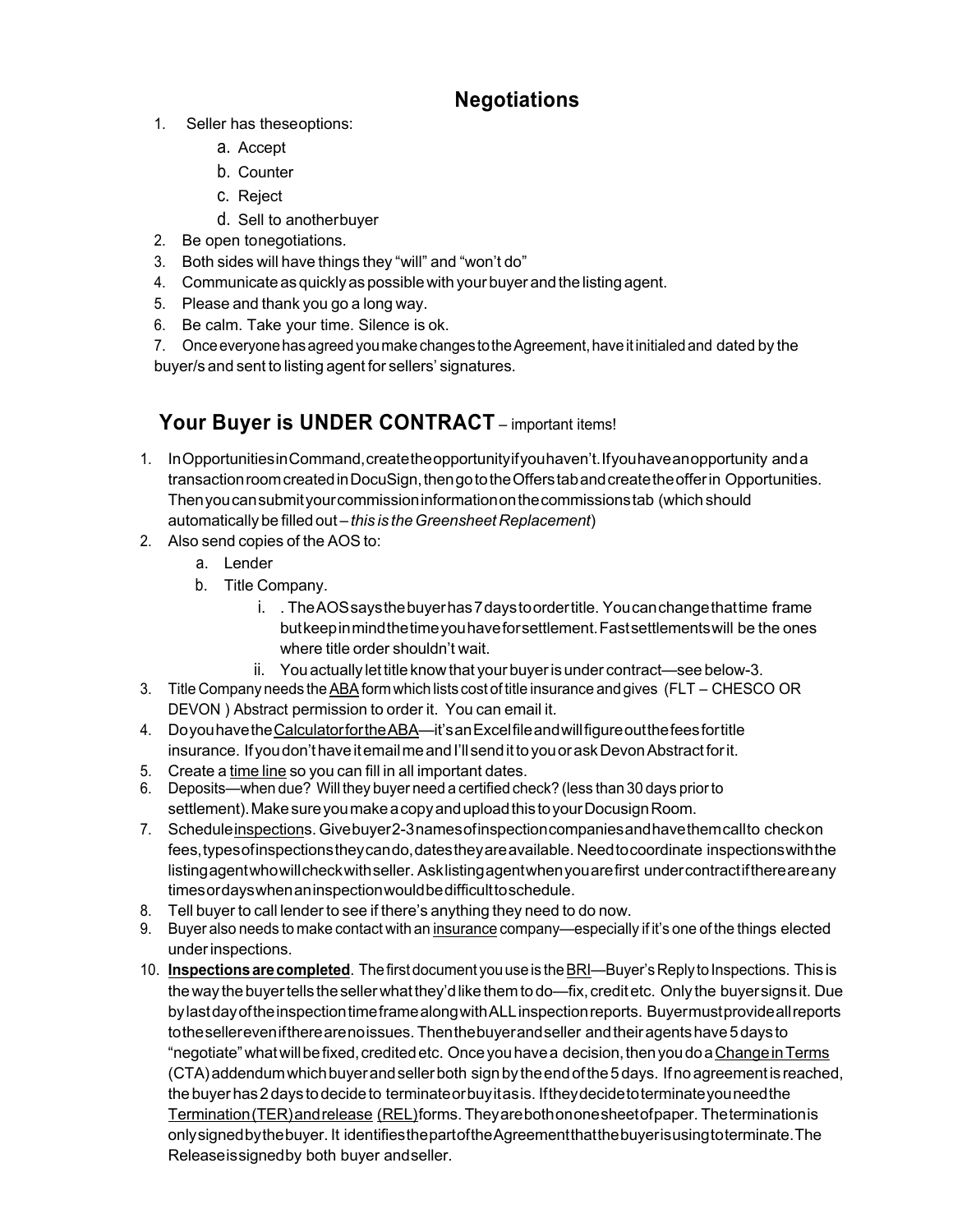- 11. Ifabuyerterminatesyouneedtonotifythelenderandthetitlecompany.PutTERandRELin OpportunitiesinCommand. Youcouldadd—terminated—atendofaddressforclarity.
	- a. If you are still working with the buyer you can:
		- i. Keep the opportunity but update the information in the Opportunity for a new transaction/when it goes under contract again.
		- ii. MarktheOpportunityasa"LostOpportunity",thiswillthenbearchivedfrom your salespipeline,andthencreateanewopportunitywiththesamecontact.
	- b. Ifyouarenolongerworkingwiththebuyer,youwouldgointotheOpportunityand mark it as a "Lost Opportunity" to archive it from your sales pipeline.
- 12. Mortgage"commitment"dateisinParagraph8. Youshouldbeintouchwiththelendertosee how things are going. Specifically, the appraisal. When will the appraiser go out? Are there any documents thatthelenderneeds—fromyouorthebuyer? Remember,alladdendamustbe provided to the lender.
	- a. Thelistingagentmaycontactyouabouttheappraisal. Theyareusuallyjusttryingto make sure the deal "stays together". You can check with your buyer's lender. Sometimesthe listing agent will call as the appraiser is "pulling out of the drive way" sounderstand it may take a couple days for the lender to have any information. Generallyyou'llhearsoonerifthere's anissue with value. Justlet the listing agent know

you'll be in touch as soon as you know something.

13. If there is a Homeowners Association (HOA) the seller should have ordered the documents. The HOA/Management Company has 10 days to provide them. The listing agent may email them to you or if they come in paper form give them to you. You then get them to the buyer.

> PleasehavebuyersignaReceiptofDocuments(ROD)onceyougettheinformationtothem. SometimesthelistingagentwillsendonealongwiththeHOADocs. Ifnot,sendtolistingagent. Buyershave5daysfromthedateofreceipttoreviewandifthere'sanythingtheydon'tlikethey have the option to terminate. Please encourage them to read the documents and ask questions of the HOA ASAP. If they're going to live there, they need to ask. Contact numbers are providedinthedocuments.Therearealsofinancialstatementswhichshowmoneyinreserve, expenses etc. Encourage them to read them.

> Thereisanimportantdocumentyoushouldpulloutforsettlement—the5407(HOA)or3407 (condominium)formwithinstructionsforthetitlecompany. Veryimportantthatyousendto thetitlecompany. Ifthedocumentscomeelectronicallyjustdownload,ifpaper,makeacopy, scan and upload to your loop then share with the title company. Good idea to take one with you tosettlement.Alwaysagoodideatolookatthedocuments. Youlearnalotaboutdifferent HOAs and what each one does, rules etc.

- 14. Mortgage"commitment"comesfromlender. Maygotoyourbuyerwhoshouldsharewithyou. Theycan alsoauthorizelendertosharewithyou. SendittothelistingagentBUTreviewitfirst toseeifthere's anythingthatneedstoberemovedorupdated.CheckinParagraph8. Ifthere's somethingthat you wonder about call the lender. Borrowers don't know what to look for but you should. Lenders will alwaysanswerquestions. Sometimes thepersonsendingthe commitmentisn'ttheloanofficerandtheymightoverlooksomething. Watchdatesinyour timeline. Goodideatoputthosedatesonyourcalendar. PS,youwon'tknowtheappraisal numberbutyourbuyershouldgetacopyoftheappraisalfromthelenderonceit'sdone. The seller mightbecuriousbuthasnorighttoseetheappraisal. ItsayssointheAgreementofsale. Paragraph 12 (A) 5 to be specific.
- 15. All paperwork is done on your side. Inspections done. BRI and CTA done. NOW you need to go to your Transaction Room in Docusign through the Opportunities section of Command. If there are any that are blank or not signed—ARCHIVE them. Please clean up now so you aren't confused later and our MCA doesn't need to waste time on documents that weren't used.
- 16. MortgageCommitmentreceived.Insuranceordered.Titlereport.Onceyougetitfromthetitle companysendacopytothelistingagent. Pleasereaditandifyouseesomethingthatlooks "odd" ask the title company.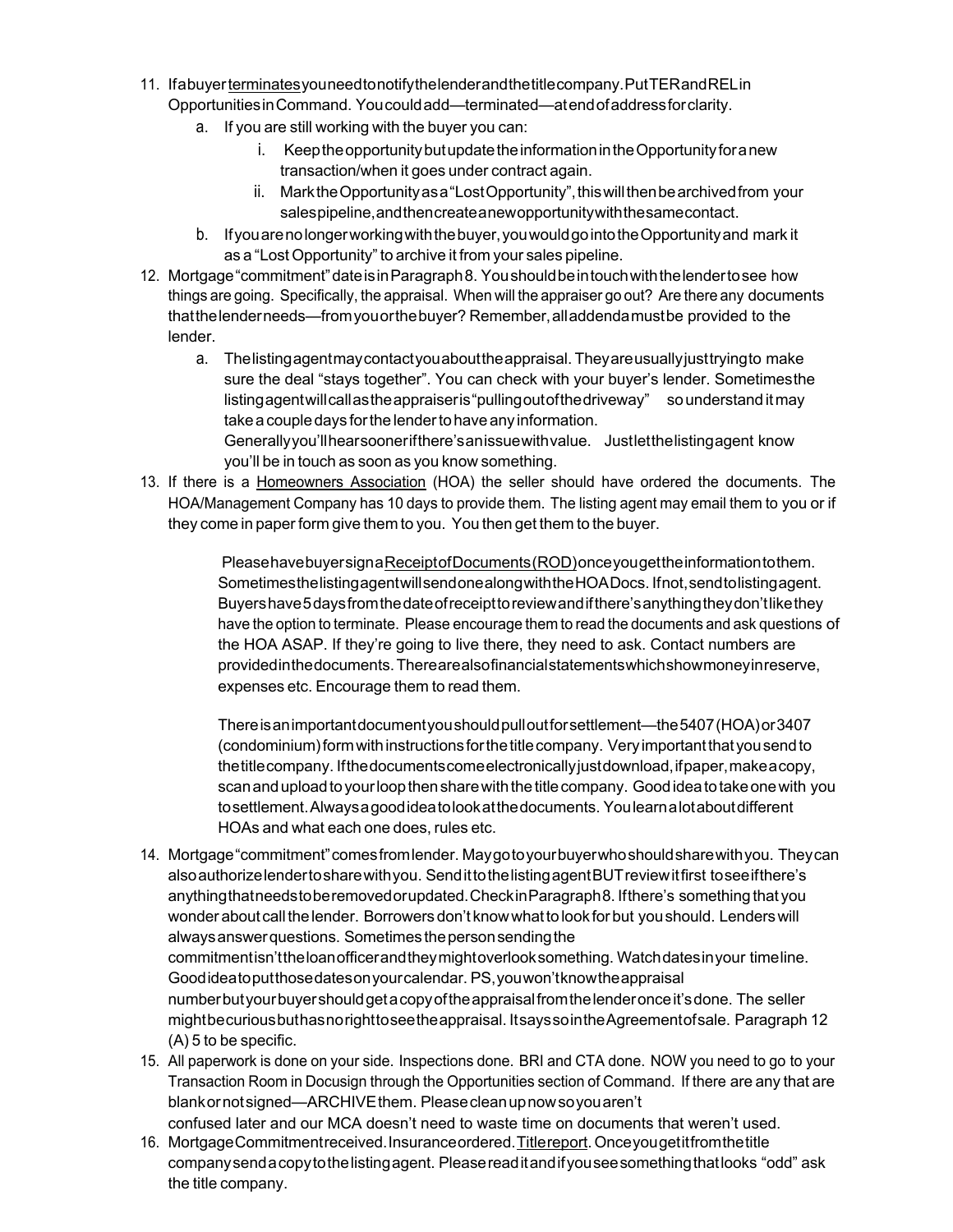- 17. What about repairs? Does seller need to complete any prior to settlement? Are they providing paid receipts? Check your time line.
- 18. Buyerisentitledto2pre-settlementinspections. Thisallowsbuyertheopportunitytocheckon repairs beforesettlement. Wastherepairsuchthattheinspectorcould/shouldcomebackto check? This would need to have been decided at time of inspection. Might be a charge.
- 19. Last pre-settlement inspection. Need to coordinate with listing agent as well. Preferable to do the morningofsettlementiftimepermits. Couldbedonenightbeforeifsellerhasmovedout.
- 20. Lockbox removal. It's very nice to tell the listing agent that you would bring the lockbox to settlement iftheygiveyoutheshacklecodeetc.Sometimeslistingagentwillmeetyouthere. Sometimes the lockbox was removed earlier and they need to put one on again.
- 21. Settlement. Verify the commission on the settlement sheet. Ask questions if not what is expected.Askforamarkeduptitle.Sometitlecompanieswillautomaticallygiveyouone.You needto askothers. BuyerwillgetacouplecopiesoftheALTAorHUD(cash)andsowillyou. upload the settlement sheet and the marked up title to Opportunities.
- 22. All closing documents are uploaded to the Transaction Room in Docusign.
- 23. Do a closed sale sheet and put the check and the sheet in MCA"s mailbox.

### **2 Pre-SettlementWalkthroughs**

- 1. Firstcouldbeaweekor10dayspriortosettlementtoseethatrepairshavebeen made.Ifthere's goingtobeachangeinterms—asellerassisttocoverwhatwasn't done,pricechange—allof that needs time for the lender to process. TELLTHEM.
- 2. Secondisdayofsettlementorcouldbenightbefore.Dayofisusuallybetter. Isseller moved out, house "broom clean", all personal property gone, inclusions left, exclusions taken?

#### **Settlement**

- 1. Buyer'schoiceoftimeandplacemadewhendateandtimeverifiedwithtitle company.
- 2. Make sure buyer has check and that it's made out correctly.
- 3. Buyer needs proof of insurance
- 4. Bring driver'slicenses
- 5. Bring personal check in case. Check with title company as to how large a personal check they wouldtake.
- 6. Lender does explanation of loan documents.
- 7. If Lender doesn't attend then title person does them.
- 8. Remember to ask for a marked up title to take with you.
- 9. Bring back check/s
- 10. Checks and a closing checklist go to Andrea
- 11. Process closing inCommand

### **Follow Up**

- 1. The most important thing you'll do!
- 2. Use Command to do a lot of it for you.
- 3. Call them! How's the new house? Anything you need?
- 4. Call them regularly to see how you can help them—come from contribution.

Any time you have a question, ask. All your documents should be reviewed by transaction coach, before yourbuyersignsthem."Tweaking"onlytakesa few minutes and always makes you look good.